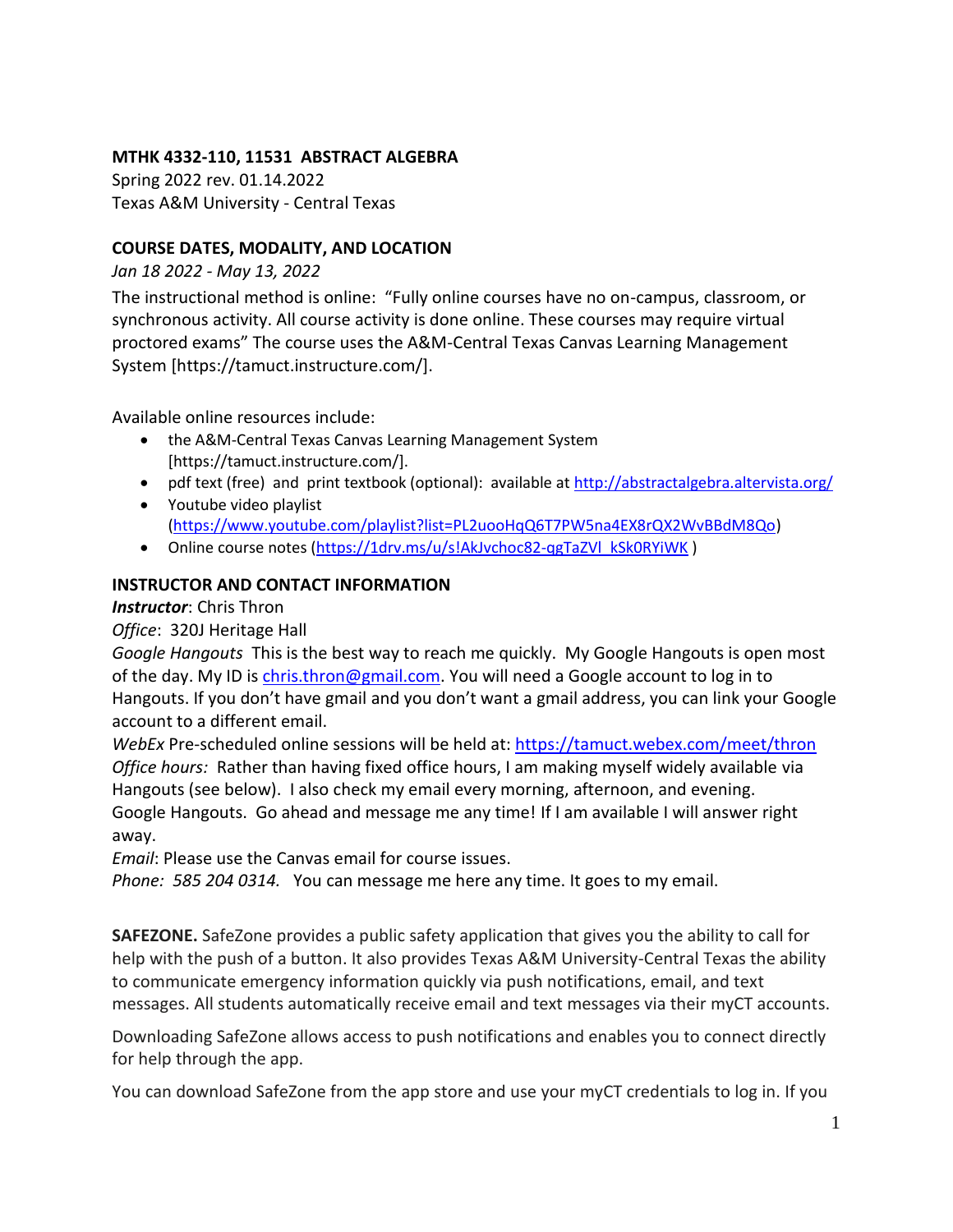would like more information, you can visit the **[SafeZone](http://www.safezoneapp.com/) website [www.safezoneapp.com]**.

To register SafeZone on your phone, please follow these 3 easy steps*:*

- 1. Download the SafeZone App from your phone store using the link below:
	- o [iPhone/iPad:](https://apps.apple.com/app/safezone/id533054756) [https://apps.apple.com/app/safezone/id533054756]
	- o [Android Phone / Tablet](https://play.google.com/store/apps/details?id=com.criticalarc.safezoneapp)
		- [https://play.google.com/store/apps/details?id=com.criticalarc.safezoneapp]
- 2. Launch the app and enter your myCT email address (e.g. {name}@tamuct.edu)
- 3. Complete your profile and accept the terms of service

# **COURSE INFORMATION**

**Course Overview and description:** Important basic examples and ideas of abstract algebra, including: complex numbers, modular numbers, symmetries; permutations; group axioms and basic properties; equivalence classes; normal subgroups, cosets, and Lagrange's theorem; group actions; and topics in coding theory.

# **Student Learning Outcomes:**

Upon successful completion of MATH 4332, students will be able to:

- a) State and contextualize fundamental mathematical definitions
- b) Recognize and compare properties of mathematical structures
- c) Recognize and interpret hypotheses and conclusions of theorems.
- d) Evaluate the truth of mathematical statements based on definitions and theorems.
- e) Perform standard computations related to the material, and interpret the results of those computations.
- f) Compose and critique mathematical proofs using sound logical argument and appropriate notation.
- g) Demonstrate the use of the theoretical results and computational aspects on required applications; and
- h) Connect the material to concepts in other courses.

# **Competency Goals Statements (certification or standards):**

The student will gain competency in the following Mathematics 7-12 TEKS skills:

- 1. Competency 001. B. Understands the algebraic structure and properties of the real number system and its subsets (e.g., real numbers as a field, integers as an additive group). *(mastery)*
- 2. Competency 001.C. Describes and analyzes properties of subsets of the real numbers (e.g.,closure, identities). *(mastery)*
- 3. Competency 001.G. Uses deductive reasoning to simplify and justify algebraic processes. *(mastery)*
- 4. Competency 001. H. Demonstrates how some problems that have no solution in the integer or rational number systems have solutions in the real number system. *(practice)*
- 5. Competency 002.A. Demonstrates how some problems that have no solution in the real number system have solutions in the complex number system.
- 6. Competency 002.B. Understands the properties of complex numbers (e.g., complex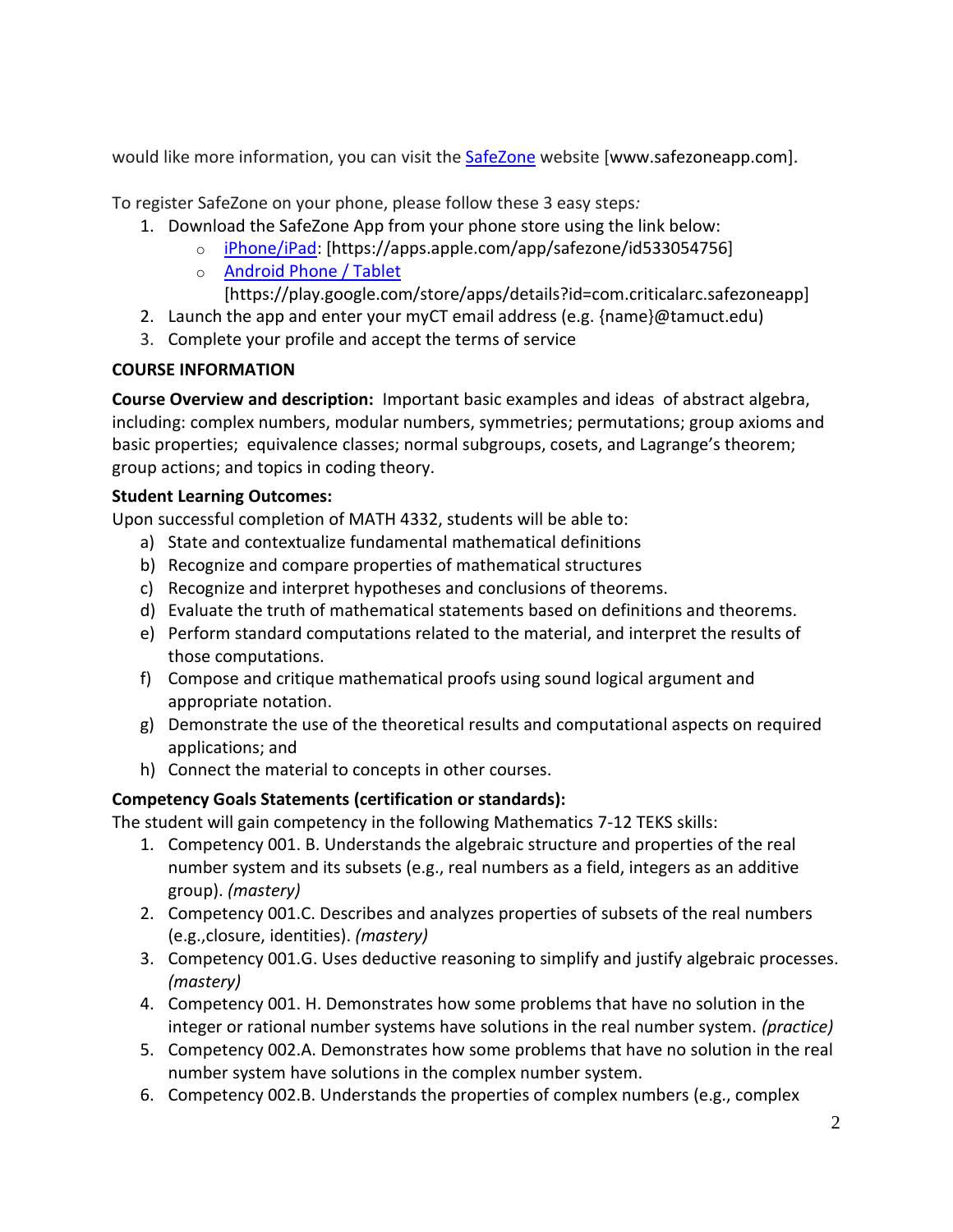conjugate, magnitude/modulus, multiplicative inverse).

- 7. Competency 002.C. Understands the algebraic structure of the complex number system and its subsets (e.g., complex numbers as a field, complex addition as vector addition).
- 8. Competency 002.D. Selects and uses appropriate representations of complex numbers (e.g., vector, ordered pair, polar, exponential) for particular situations.
- 9. Competency 002.E. Describes complex number operations (e.g., addition, multiplication, roots) using symbolic and geometric representations.
- 10. Competency 003.A. Applies ideas from number theory (e.g., prime numbers and factorization, the Euclidean algorithm, divisibility, congruence classes, modular arithmetic, the fundamental theorem of arithmetic) to solve problems.
- 11. Competency 003.B. Applies number theory concepts and principles to justify and prove number relationships.

## **COURSE REQUIREMENTS**

- Homework (50%) will be assigned on a weekly or bi-weekly basis. Solutions will be provided. Students are expected to self-check. Selected homework questions will be graded.
- Tests (50%). There are 2 tests of weight 25%. Test questions will be similar to the homework questions.

## **Grading Criteria Rubric and Conversion**

|          |                   | 90-100%= A      |
|----------|-------------------|-----------------|
| Homework | 50% (200 points)  | $80 - 89\% = B$ |
| Test 1   | 25% (100 points)  | 70-79%= C       |
| Test 2   | 25% (100 points)  | $60 - 69\% = D$ |
| TOTAL    | 100% (400 points) | Below 60 % F    |

Partial credit for homework, quiz and test questions will be awarded according to the following guidelines:

100% Perfect

- 90% Minor careless or technical mistakes
- 80% Minor procedural error
- 70% Major conceptual or procedural error.
- 60% Makes beginning steps towards a solution
- 30% Some relevant information supplied.

*Please note:* If your overall grade (on a scale from 0 to 100) is within 1 point of the next highest grade level, I will increase your grade if you have done all of the quizzes. Otherwise you will be graded strictly according to the numbers. That means that if your average is 89.99 and you didn't do all the quizzes, then you still get a B.

## **Posting of Grades**

 Quiz grades will be posted on Canvas when graded. Cumulative grades will be posted on TAMUCT canvas after each test.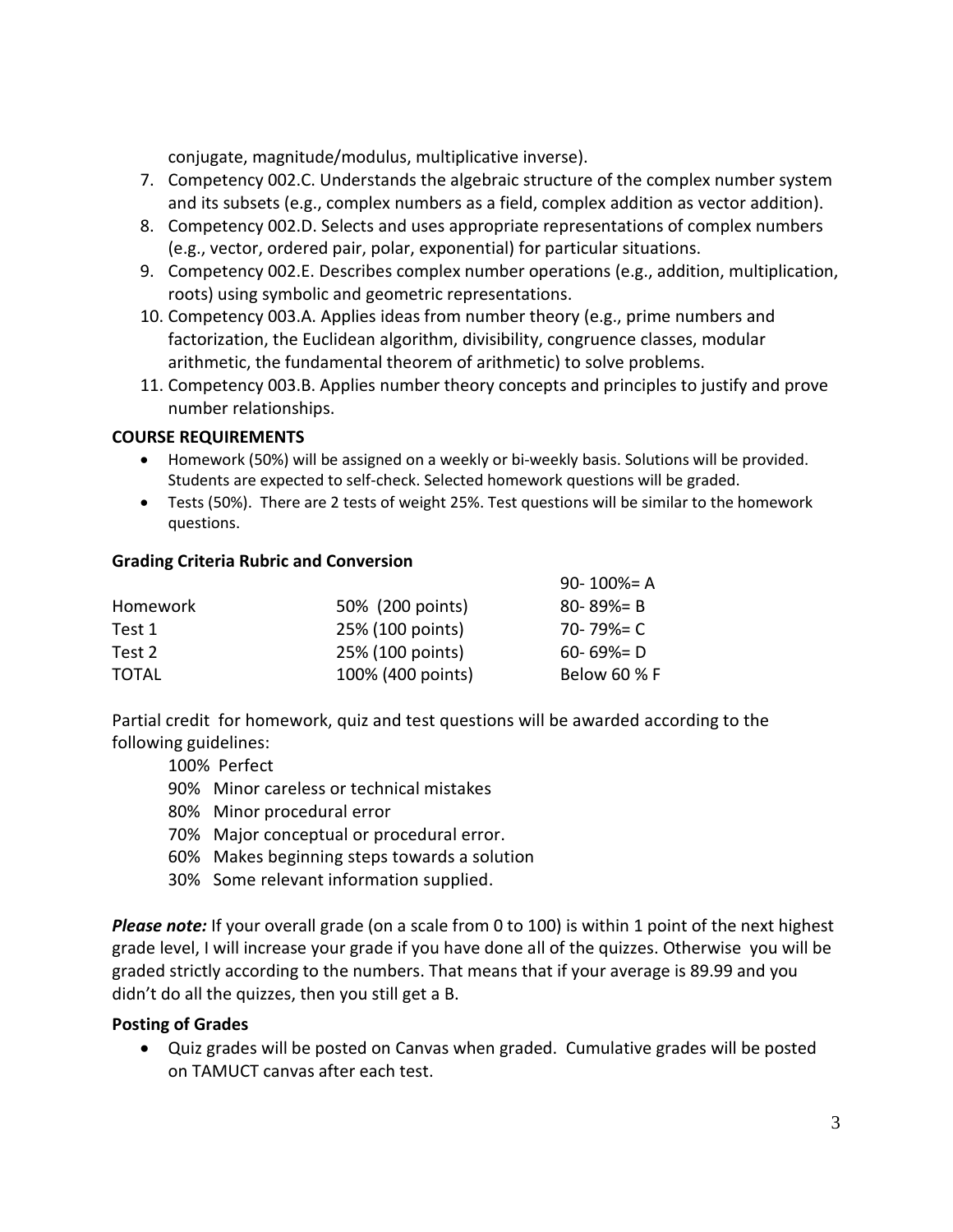#### **COURSE OUTLINE AND CALENDAR**

#### **Complete Course Calendar**

**\*\*\***NOTE: Although the following should be fairly close to the actual schedule, some adjustments may be made to the schedule to accommodate the students' learning speed.

| Week # (Mon.) | New Material, with associated Student Learning Outcomes (SLO's) |
|---------------|-----------------------------------------------------------------|
| #1(1/17)      | Complex numbers (SLO's a-e, h and 002.A, B, C, D)               |
| #2(1/24)      | Complex numbers (SLO's a-e, h and 002.A, B, C, D)               |
| #3(1/31)      | Modular arithmetic (SLO's a-e,h and 003A,B)                     |
| #4(2/7)       | Modular arithmetic and divisibility (SLO's g and 003A,B)        |
| #5(2/14)      | Sets and functions (SLO's a-f,h)                                |
| #6(2/21)      | Summation notation and polynomials (SLO's a-e,h)                |
| #7(2/28)      | Symmetries (SLO's a-e,g)                                        |
| #8(3/7)       | TEST <sub>1</sub>                                               |
| #9 (3/14)     | <b>SPRING BREAK</b>                                             |
| #10 (3/21)    | Permutations (SLO's a-e,g)                                      |
| #11 (3/28)    | Permutations (SLO's a-e,g)                                      |
| #12 (4/4)     | Abstract groups (SLO's a-h)                                     |
| #13 (4/11)    | Abstract groups & Equivalence relations (SLO's a-h)             |
| #14 (4/18)    | Equivalence relations (SLO's a-h)                               |
| #15 (4/25)    | Cosets and quotient groups (SLO's a-h)                          |
| #16 (5/4)     | Cosets and quotient groups (SLO's a-h)                          |
| #17 (5/12)    | TEST <sub>#2</sub>                                              |

## **INSTRUCTOR GRADING POLICIES**

Late work will be accepted only in case of medical or family emergency: in this case, written verification is required, and the maximum makeup grade is 70%. At most 2 late assignments will be accepted.

**Missed exams:** If you cannot make an exam session, you must schedule an alternative period beforehand. Missed exams must be taken within a week of the actual exam.

**Appeals:** If the student wishes to appeal a grade, he/she must do so *within 1 week* of receiving the graded paper. Students should save all their work to ensure that no clerical errors are made in grade reporting. Periodically during the semester, I will release a complete record of your grades so far in the class. If I have made a recording error, you may bring the paper to me and I will record it correctly.

*The following material is generic for all TAMUCT courses, and does not contain specific information for this course.* 

## **Important University Dates**

https://www.tamuct.edu/registrar/academic-calendar.html]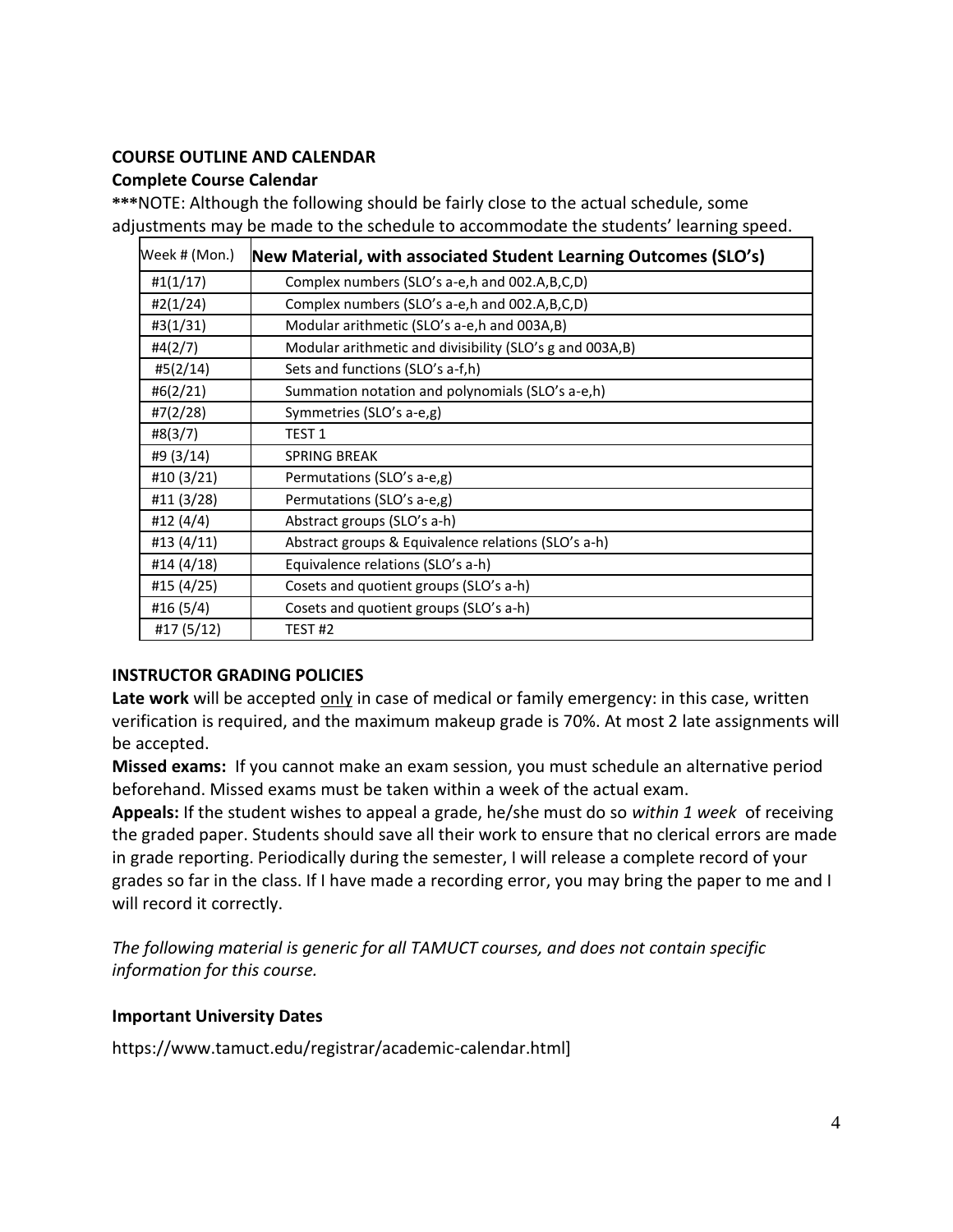#### **TECHNOLOGY REQUIREMENTS AND SUPPORT**

#### **Technology Requirements**

This course will use the A&M-Central Texas Instructure Canvas learning management system. We strongly recommend the latest versions of Chrome or Firefox browsers. Canvas no longer supports any version of Internet Explorer.

Logon to A&M-Central Texas Canvas [https://tamuct.instructure.com/] or access Canvas through the TAMUCT Online link in myCT [https://tamuct.onecampus.com/]. You will log in through our Microsoft portal.

Username: Your MyCT email address. Password: Your MyCT password

#### **Canvas Support**

Use the Canvas Help link, located at the bottom of the left-hand menu, for issues with Canvas. You can select "Chat with Canvas Support," submit a support request through "Report a Problem," or call the Canvas support line: 1-844-757-0953.

For issues related to course content and requirements, contact your instructor.

#### **Online Proctored Testing**

A&M-Central Texas uses Proctorio for online identity verification and proctored testing. This service is provided at no direct cost to students. If the course requires identity verification or proctored testing, the technology requirements are: Any computer meeting the minimum computing requirements, plus web camera, speaker, and microphone (or headset). Proctorio also requires the Chrome web browser with their custom plug in.

## **Other Technology Support**

For log-in problems, students should contact Help Desk Central

24 hours a day, 7 days a week

Email: [helpdesk@tamu.edu](mailto:helpdesk@tamu.edu) Phone: (254) 519-5466 [Web Chat:](http://hdc.tamu.edu/) [http://hdc.tamu.edu] *Please let the support technician know you are an A&M-Central Texas student.*

## **UNIVERSITY RESOURCES, PROCEDURES, AND GUIDELINES**

#### **Drop Policy**

If you discover that you need to drop this class, you must complete the **[Drop Request](https://dynamicforms.ngwebsolutions.com/casAuthentication.ashx?InstID=eaed95b9-f2be-45f3-a37d-46928168bc10&targetUrl=https%3A%2F%2Fdynamicforms.ngwebsolutions.com%2FSubmit%2FForm%2FStart%2F53b8369e-0502-4f36-be43-f02a4202f612)** Dynamic Form through Warrior Web.

[https://dynamicforms.ngwebsolutions.com/casAuthentication.ashx?InstID=eaed95b9-f2be-45f3-a37d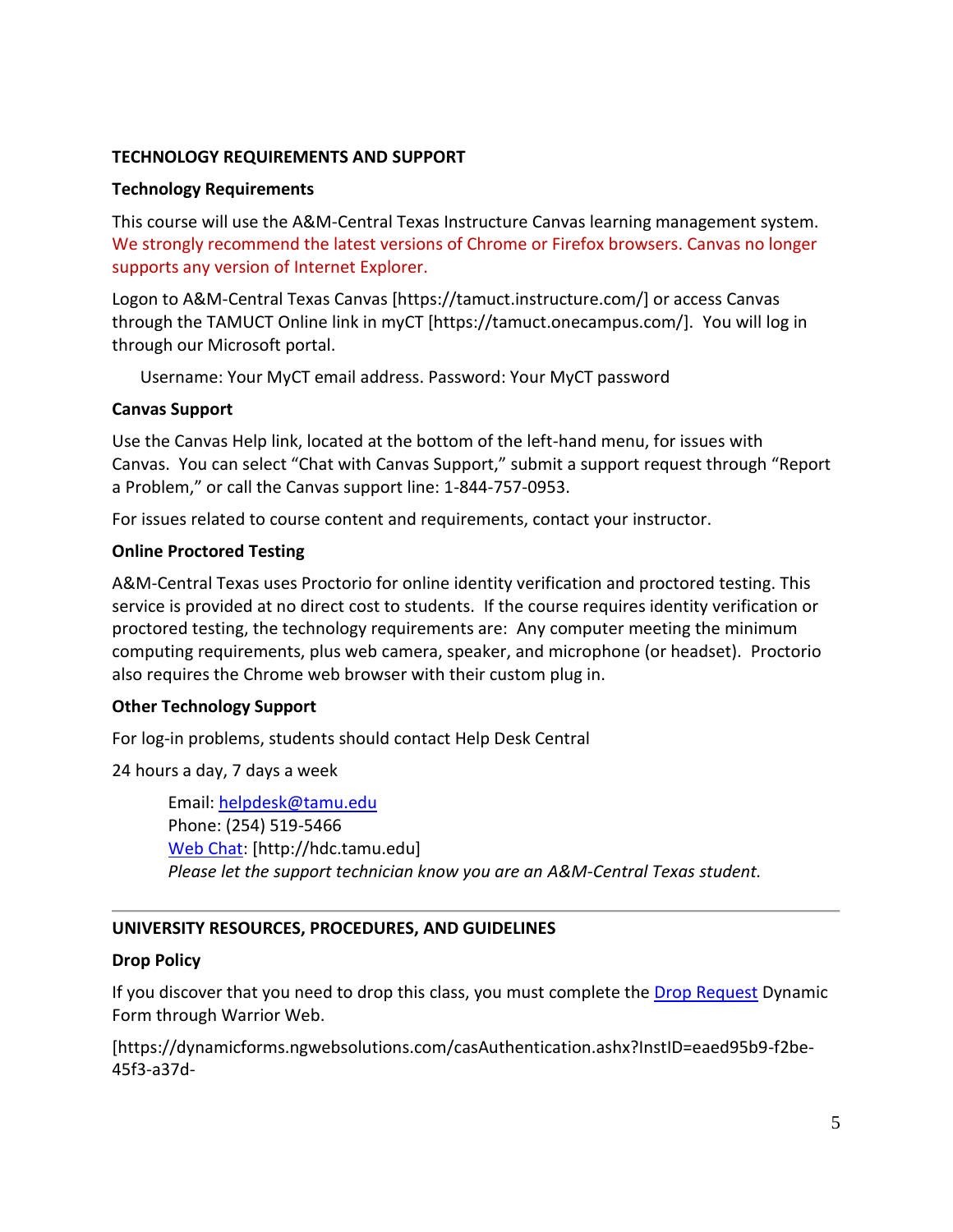46928168bc10&targetUrl=https%3A%2F%2Fdynamicforms.ngwebsolutions.com%2FSubmit%2F Form%2FStart%2F53b8369e-0502-4f36-be43-f02a4202f612].

Faculty cannot drop students; this is always the responsibility of the student. The Registrar's Office will provide a deadline on the Academic Calendar for which the form must be completed. Once you submit the completed form to the Registrar's Office, you must go into Warrior Web and confirm that you are no longer enrolled. If you still show as enrolled, FOLLOW-UP with the Registrar's Office immediately. You are to attend class until the procedure is complete to avoid penalty for absence. Should you miss the drop deadline or fail to follow the procedure, you will receive an F in the course, which may affect your financial aid and/or VA educational benefits.

## **Academic Integrity**

Texas A&M University -Central Texas values the integrity of the academic enterprise and strives for the highest standards of academic conduct. A&M-Central Texas expects its students, faculty, and staff to support the adherence to high standards of personal and scholarly conduct to preserve the honor and integrity of the creative community. Academic integrity is defined as a commitment to honesty, trust, fairness, respect, and responsibility. Any deviation by students from this expectation may result in a failing grade for the assignment and potentially a failing grade for the course. Academic misconduct is any act that improperly affects a true and honest evaluation of a student's academic performance and includes, but is not limited to, working with others in an unauthorized manner, cheating on an examination or other academic work, plagiarism and improper citation of sources, using another student's work, collusion, and the abuse of resource materials. All academic misconduct concerns will be referred to the university's Office of Student Conduct. Ignorance of the university's standards and expectations is never an excuse to act with a lack of integrity. When in doubt on collaboration, citation, or any issue, please contact your instructor before taking a course of action.

For more [information regarding the Student Conduct process,](https://www.tamuct.edu/student-affairs/student-conduct.html) [https://www.tamuct.edu/student-affairs/student-conduct.html].

If you know of potential honor violations by other students, you may [submit a report,](https://cm.maxient.com/reportingform.php?TAMUCentralTexas&layout_id=0) [https://cm.maxient.com/reportingform.php?TAMUCentralTexas&layout\_id=0].

# **Academic Accommodations**

At Texas A&M University-Central Texas, we value an inclusive learning environment where every student has an equal chance to succeed and has the right to a barrier-free education. The Office of Access and Inclusion is responsible for ensuring that students with a disability receive equal access to the university's programs, services and activities. If you believe you have a disability requiring reasonable accommodations please contact the Office of Access and Inclusion, WH-212; or call (254) 501-5836. Any information you provide is private and confidential and will be treated as such.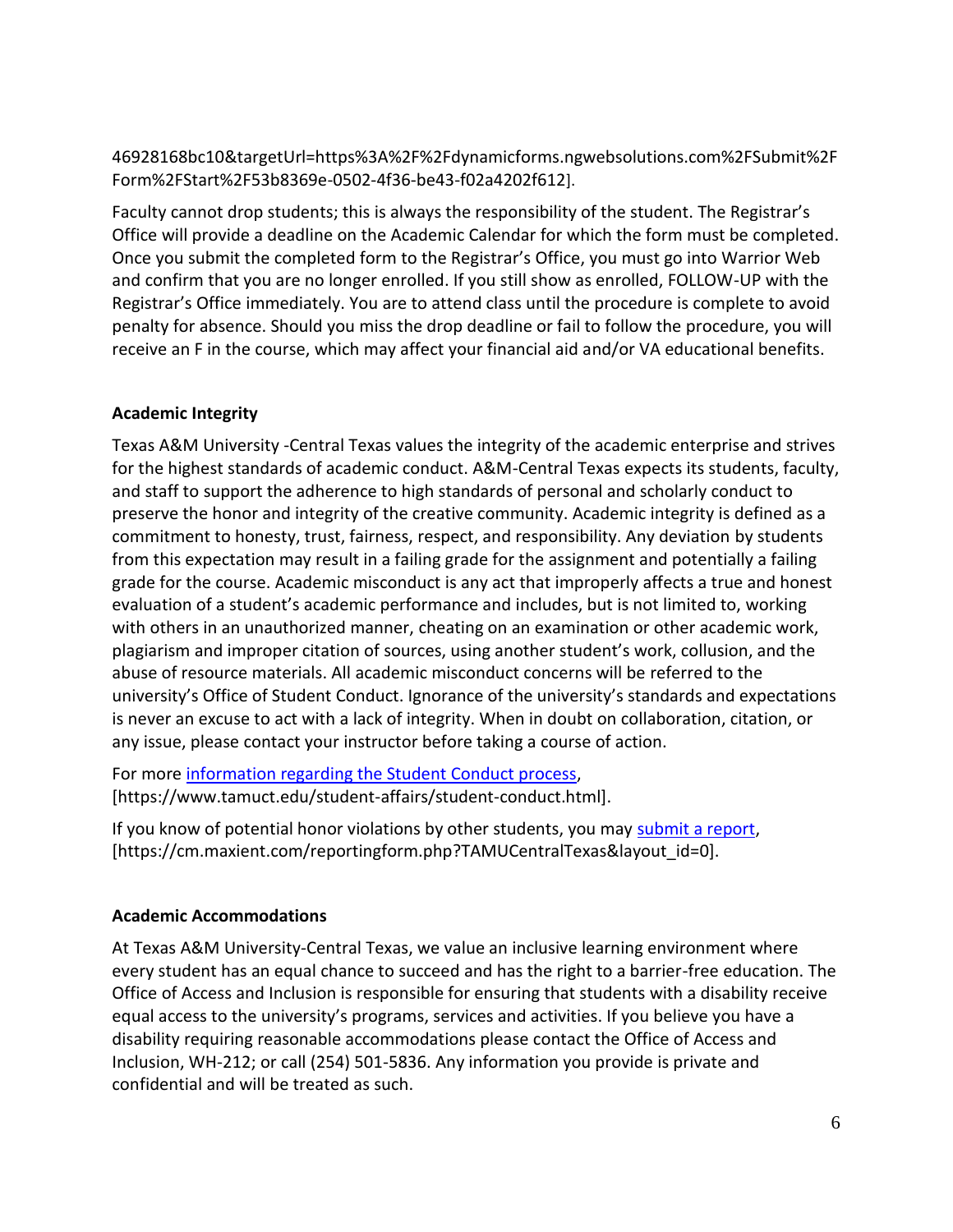For more information please visit our **Access & Inclusion Canvas page (log-in required)** [https://tamuct.instructure.com/courses/717]

## **Important information for Pregnant and/or Parenting Students**

Texas A&M University-Central Texas supports students who are pregnant and/or parenting. In accordance with requirements of Title IX and related guidance from US Department of Education's Office of Civil Rights, the Dean of Student Affairs' Office can assist students who are pregnant and/or parenting in seeking accommodations related to pregnancy and/or parenting. Students should seek out assistance as early in the pregnancy as possible. For more information, please visit [Student Affairs](https://www.tamuct.edu/student-affairs/index.html) [https://www.tamuct.edu/student-affairs/index.html]. Students may also contact the institution's Title IX Coordinator. If you would like to read more about these [requirements and guidelines](http://www2.ed.gov/about/offices/list/ocr/docs/pregnancy.pdf) online, please visit the website [http://www2.ed.gov/about/offices/list/ocr/docs/pregnancy.pdf].

Title IX of the Education Amendments Act of 1972 prohibits discrimination on the basis of sex and gender–including pregnancy, parenting, and all related conditions. A&M-Central Texas is able to provide flexible and individualized reasonable accommodation to pregnant and parenting students. All pregnant and parenting students should contact the Associate Dean in the Division of Student Affairs at (254) 501-5909 to seek out assistance. Students may also contact the University's Title IX Coordinator.

## **Tutoring**

Tutoring is available to all A&M-Central Texas students, on a remote online basis. Visit the Academic Support Community in Canvas to view schedules and contact information. Subjects tutored on campus include Accounting, Advanced Math, Biology, Finance, Statistics, Mathematics, and Study Skills. Student success coaching is available online upon request.

If you have a question regarding tutor schedules, need to schedule a tutoring session, are interested in becoming a tutor, success coaching, or have any other question, contact Academic Support Programs at (254) 501-5836, visit the Office of Student Success at 212F Warrior Hall, or by emailing studentsuccess@tamuct.edu .

Chat live with a tutor 24/7 for almost any subject from on your computer! Tutor.com is an online tutoring platform that enables A&M-Central Texas students to log in and receive online tutoring support at no additional cost. This tool provides tutoring in over 40 subject areas except writing support. Access Tutor.com through Canvas.

## **University Writing Center**

The University Writing Center (UWC) at Texas A&M University–Central Texas (TAMUCT) is a free service open to all TAMUCT students. For the Spring 2021 semester, all services will be online as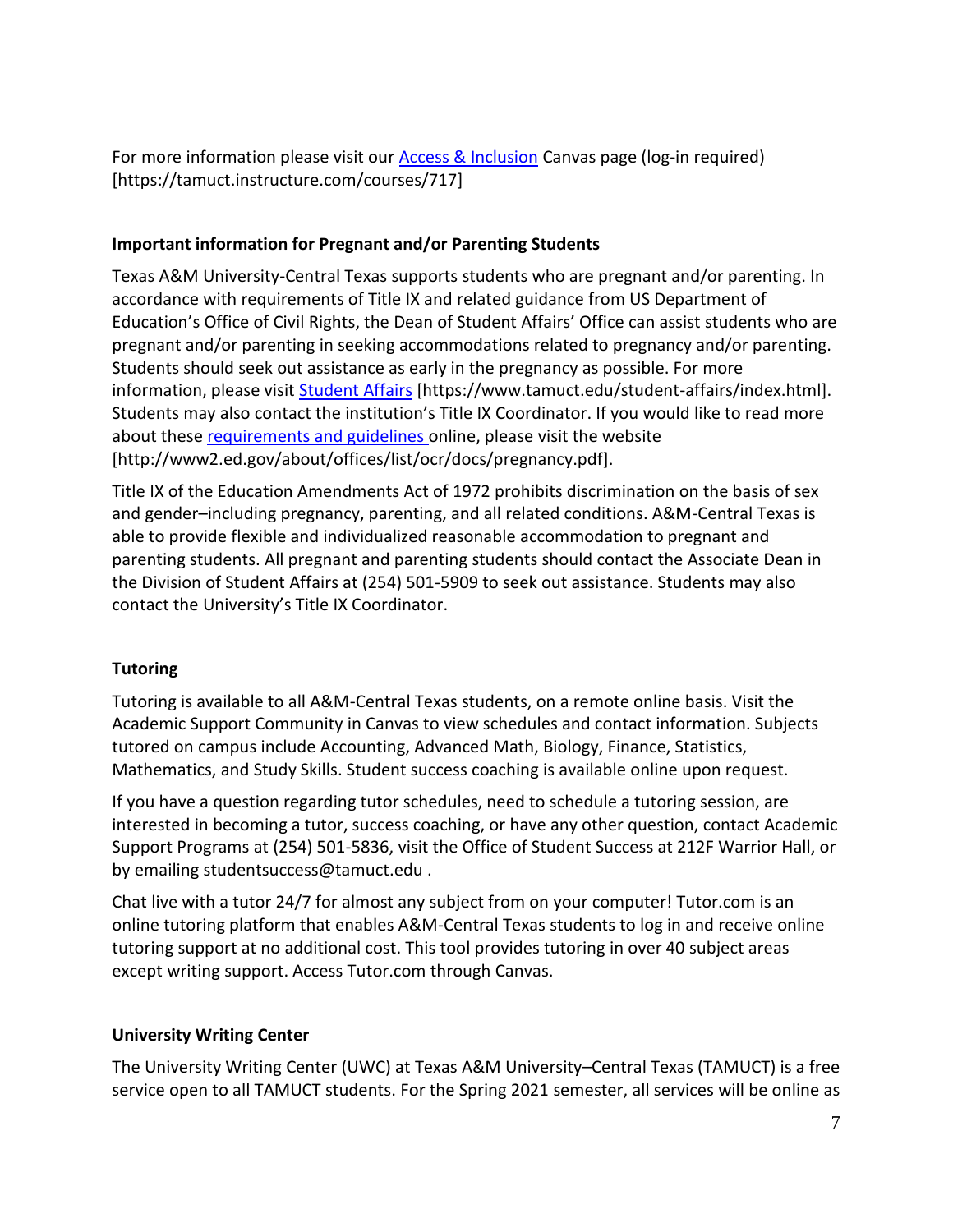a result of the COVID-19 pandemic. The hours of operation are from 10:00 a.m.-5:00 p.m. Monday thru Thursday with satellite hours Monday thru Thursday from 6:00-9:00 p.m. The UWC is also offering hours from 12:00-3:00 p.m. on Saturdays.

Tutors are prepared to help writers of all levels and abilities at any stage of the writing process. By providing a practice audience for students' ideas and writing, our tutors highlight the ways in which they read and interpret students' texts, offering guidance and support throughout the various stages of the writing process. While tutors will not write, edit, or grade papers, they will assist students in developing more effective composing practices. Whether you need help brainstorming ideas, organizing an essay, proofreading, understanding proper citation practices, or just want a quiet place to work, the UWC is here to help!

Students may arrange a one-to-one session with a trained and experienced writing tutor by making an appointment via [WCOnline](https://tamuct.mywconline.com/) [https://tamuct.mywconline.com/]. In addition, you can email Dr. Bruce Bowles Jr. at [bruce.bowles@tamuct.edu](mailto:bruce.bowles@tamuct.edu) if you have any questions about the UWC and/or need any assistance with scheduling.

## **University Library**

The University Library provides many services in support of research across campus and at a distance. We offer over 200 electronic databases containing approximately 250,000 eBooks and 82,000 journals, in addition to the 85,000 items in our print collection, which can be mailed to students who live more than 50 miles from campus. Research guides for each subject taught at A&M-Central Texas are available through our website to help students navigate these resources. On campus, the library offers technology including cameras, laptops, microphones, webcams, and digital sound recorders.

Research assistance from a librarian is also available 24 hours a day through our online chat service, and at the reference desk when the library is open. Research sessions can be scheduled for more comprehensive assistance, and may take place on Skype or in-person at the library. Assistance may cover many topics, including how to find articles in peer-reviewed journals, how to cite resources, and how to piece together research for written assignments.

Our 27,000-square-foot facility on the A&M-Central Texas main campus includes student lounges, private study rooms, group work spaces, computer labs, family areas suitable for all ages, and many other features. Services such as interlibrary loan, TexShare, binding, and laminating are available. The library frequently offers workshops, tours, readings, and other events. For more information, please visit our [Library](https://tamuct.libguides.com/index) [website](https://tamuct.libguides.com/index) [http://tamuct.libguides.com/index].

**For Spring 2021, all reference service will be conducted virtually. Please go to our [Library](https://nam04.safelinks.protection.outlook.com/?url=https%3A%2F%2Ftamuct.libguides.com%2Findex&data=04%7C01%7Clisa.bunkowski%40tamuct.edu%7C8242506d517f4275449608d87c521260%7C9eed4e3000f744849ff193ad8005acec%7C0%7C0%7C637396039225117111%7CUnknown%7CTWFpbGZsb3d8eyJWIjoiMC4wLjAwMDAiLCJQIjoiV2luMzIiLCJBTiI6Ik1haWwiLCJXVCI6Mn0%3D%7C1000&sdata=o3Ld7UKky5UoafnKDkA%2BCH9C50eLGHkiCfz7ajI2vRM%3D&reserved=0) [website](https://nam04.safelinks.protection.outlook.com/?url=https%3A%2F%2Ftamuct.libguides.com%2Findex&data=04%7C01%7Clisa.bunkowski%40tamuct.edu%7C8242506d517f4275449608d87c521260%7C9eed4e3000f744849ff193ad8005acec%7C0%7C0%7C637396039225117111%7CUnknown%7CTWFpbGZsb3d8eyJWIjoiMC4wLjAwMDAiLCJQIjoiV2luMzIiLCJBTiI6Ik1haWwiLCJXVCI6Mn0%3D%7C1000&sdata=o3Ld7UKky5UoafnKDkA%2BCH9C50eLGHkiCfz7ajI2vRM%3D&reserved=0) [http://tamuct.libguides.com/index] to access our virtual reference help and our current hours.**